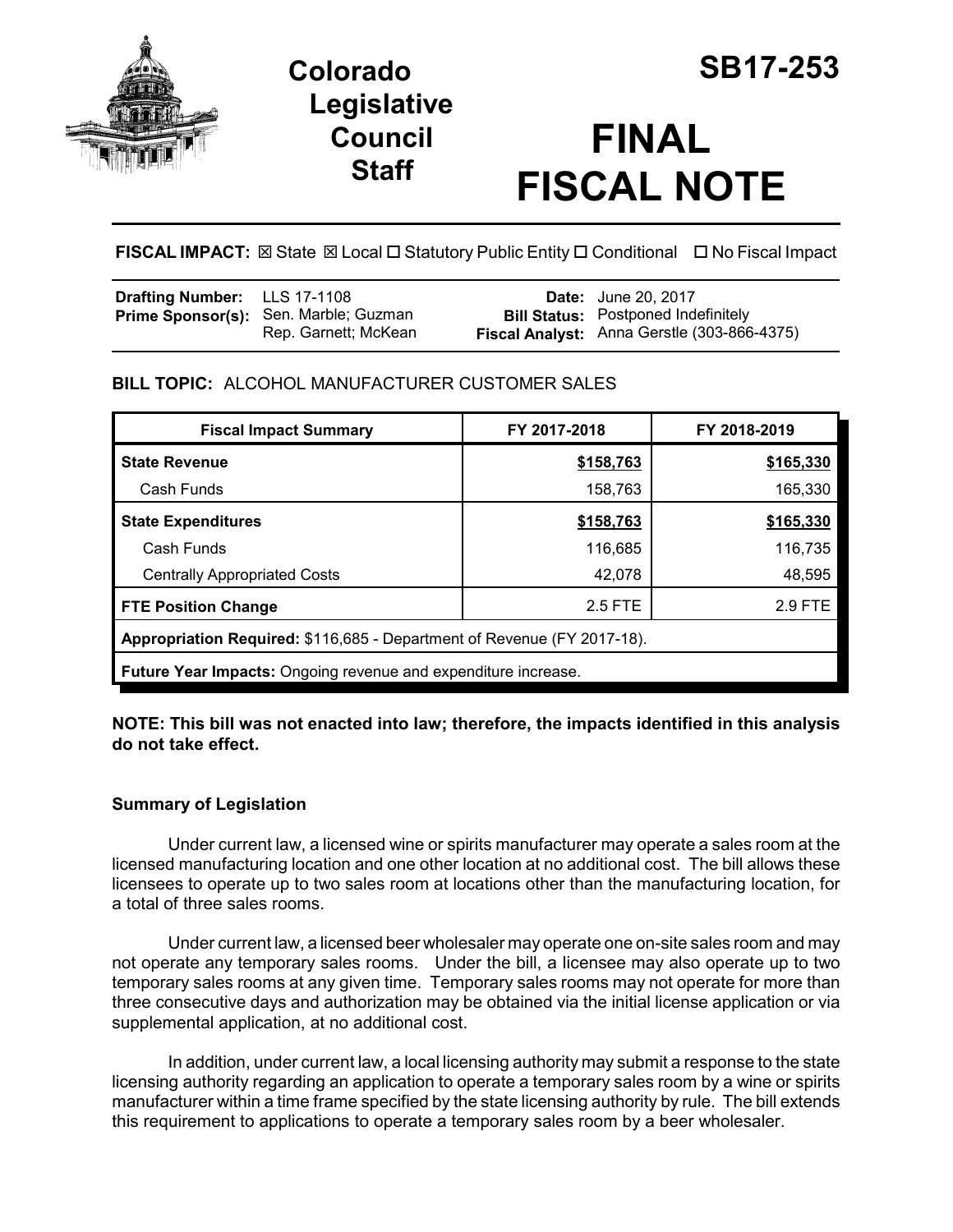June 20, 2017

#### **Background**

Under current law, the ability to obtain authorization for sales rooms is tied to wine and spirits manufacturing and beer wholesaler licenses. Licensed wine and spirits manufacturers may use their two allowable sales rooms for permanent locations, or may have one permanent location on their premises and use the other sales room to conduct sales at temporary events (e.g. farmers markets, festivals, or other events lasting no more than three days). The one used for temporary events may be made up of multiple temporary sales rooms permits throughout the year, although only one may be issued for any given day. Licensed beer wholesalers currently may operate one permanent sales room on their premises, but cannot operate temporary sales rooms.

As of March, 2017, there are 89 licensed wine or spirits manufacturers in the state operating 54 permanent sales rooms and 287 licensed beer wholesalers operating 177 permanent sales rooms. Applications for sales rooms must be submitted to and approved by the Liquor Enforcement Division (LED) in the Department of Revenue (DOR), which serves as the state licensing authority.

#### **State Revenue**

*The bill increases state revenue to the LED Cash Fund by \$158,763 in FY 2017-18 and \$165,330 in FY 2018-19.* Under current law for wine and spirits manufacturer and under the bill for beer wholesalers, no additional fees may be charged for an application for a sales room. However, the fiscal note assumes that state application fees for all new liquor licensees will increase in order to cover expenditures incurred as a result of the bills. Fees will be set administratively by DOR based on cash fund balance, estimated program costs, and the estimated number of licenses subject to the fee. Currently, the one-time application fee is \$1,950 for a new liquor license, deposited in the LED Cash Fund.

#### **State Expenditures**

*The bill increases state expenditures in the LED from the LED Cash Fund by \$158,763 and 2.5 FTE in FY 2017-18 and \$165,330 and 2.9 FTE in FY 2018-19*, as listed in Table 1 and discussed below.

| Table 1. Expenditures Under SB17-253               |            |                |  |  |  |  |
|----------------------------------------------------|------------|----------------|--|--|--|--|
| <b>Cost Components</b>                             | FY 2017-18 | FY 2018-19     |  |  |  |  |
| <b>Personal Services</b>                           | \$100,201  | \$113,885      |  |  |  |  |
| FTE.                                               | 2.5 FTE    | <b>2.9 FTE</b> |  |  |  |  |
| <b>Operating Expenses and Capital Outlay Costs</b> | 16,484     | 2,850          |  |  |  |  |
| Centrally Appropriated Costs*                      | 42,078     | 48,595         |  |  |  |  |
| <b>TOTAL</b>                                       | \$158,763  | \$165,330      |  |  |  |  |

*\* Centrally appropriated costs are not included in the bill's appropriation.*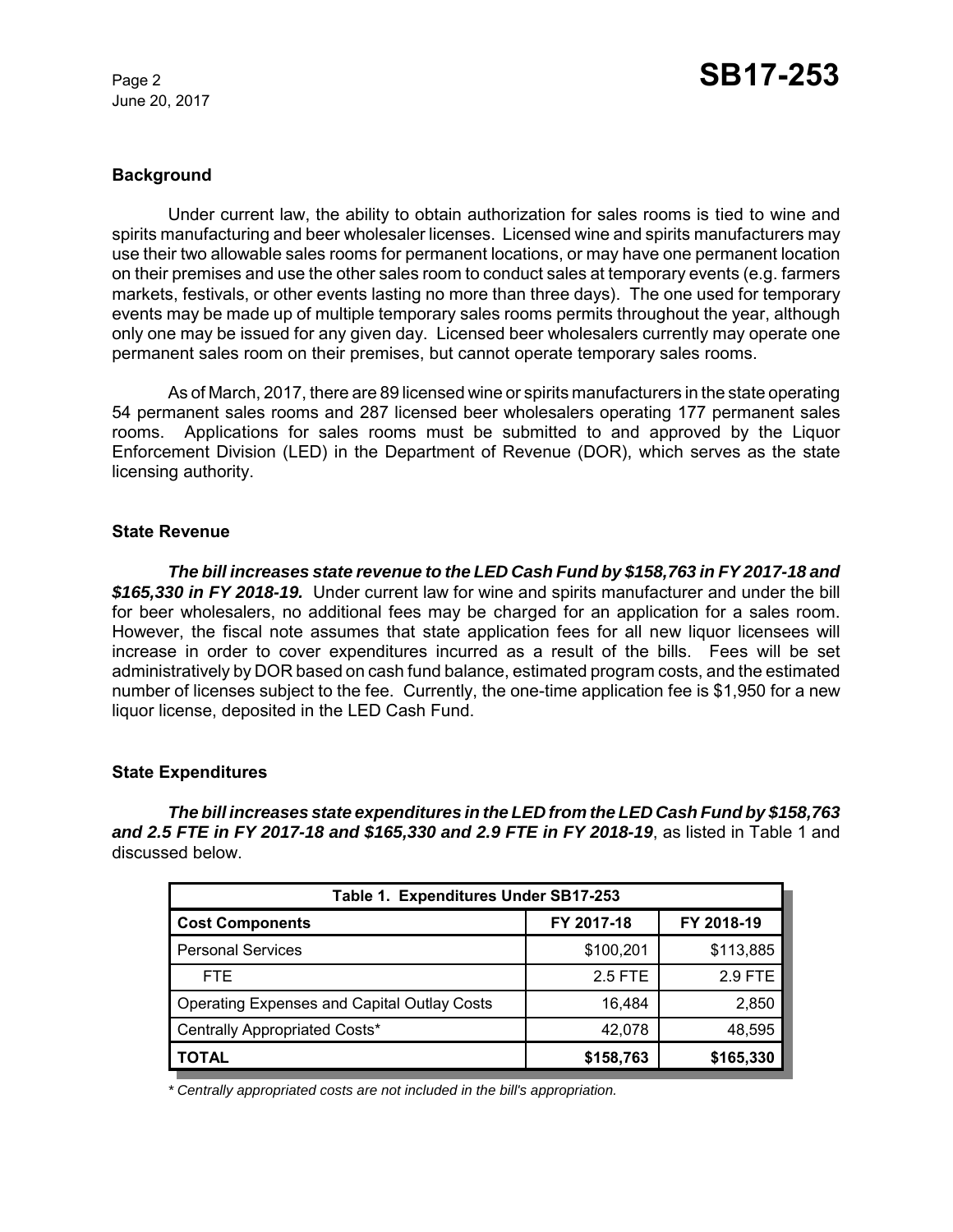June 20, 2017

*Assumptions.* The fiscal note assumes that of the 54 wine and spirits manufacturers that currently have permanent sales rooms, 30 percent (16) will obtain an additional permanent sales room, and that 32 additional temporary sales rooms will be authorized. For the licensed beer wholesalers, who currently may not obtain temporary sales rooms, the fiscal note assumes that 1,770 temporary sales rooms will be authorized each year, based on the 177 beer wholesalers that currently have a permanent sales room and the assumption that beer wholesalers will significantly utilize the new temporary sales room option.

The fiscal notes assumes that half of the new permanent sales room authorizations will be approved in FY 2017-18, and the other half in FY 2018-19, and temporary sales rooms will be approved each year beginning in FY 2017-18. As a result, in both FY 2017-18 and FY 2018-19, the fiscal note assumes that 8 new permanent sales rooms and 1,802 temporary sales rooms will be authorized.

*Personal services.* LED requires 2.2 FTE in FY 2017-18 and 2.6 in FY 2018-19 for an administrative assistant to process new sales room applications, and 0.3 FTE for a criminal investigator to conduct investigations and compliance checks, and assist with any administrative actions. Based on the assumed new sales room applications and the current rate of investigations and compliance checks, the fiscal note assumes that there will be an additional 182 investigations and compliance checks completed and 18 new administrative actions taken. The FTE in FY 2017-18 is prorated to reflect a September 1, 2017, start date.

*Legal services.* LED requires one-time rulemaking in FY 2017-18, provided by the Department of Law. The increase can be accomplished within DOR's existing rulemaking allotment; no change in appropriations is required.

*Centrally appropriated costs.* Pursuant to a Joint Budget Committee policy, certain costs associated with this bill are addressed through the annual budget process and centrally appropriated in the Long Bill or supplemental appropriations bills, rather than in this bill. Leased space is included to show the incremental impact of the additional FTE, and calculated at DOR's rate of 200 square feet per FTE at a rate of \$27 per square foot. The centrally appropriated costs subject to this policy are estimated in the fiscal note for informational purposes and summarized in Table 2.

| Table 2. Centrally Appropriated Costs Under SB17-253                 |            |            |  |  |  |
|----------------------------------------------------------------------|------------|------------|--|--|--|
| <b>Cost Components</b>                                               | FY 2017-18 | FY 2018-19 |  |  |  |
| Employee Insurance (Health, Life, Dental, and Short-term Disability) | \$19,599   | \$22,730   |  |  |  |
| Supplemental Employee Retirement Payments                            | 8,979      | 10,205     |  |  |  |
| Leased Space                                                         | 13.500     | 15,660     |  |  |  |
| <b>TOTAL</b>                                                         | \$42,078   | \$48,595   |  |  |  |

#### **Local Government Impact**

The bill increases the workload of local licensing authorities to submit responses to applications for temporary sales rooms to the LED within the timeframe specified by rule. The change in workload is assumed to be minimal.